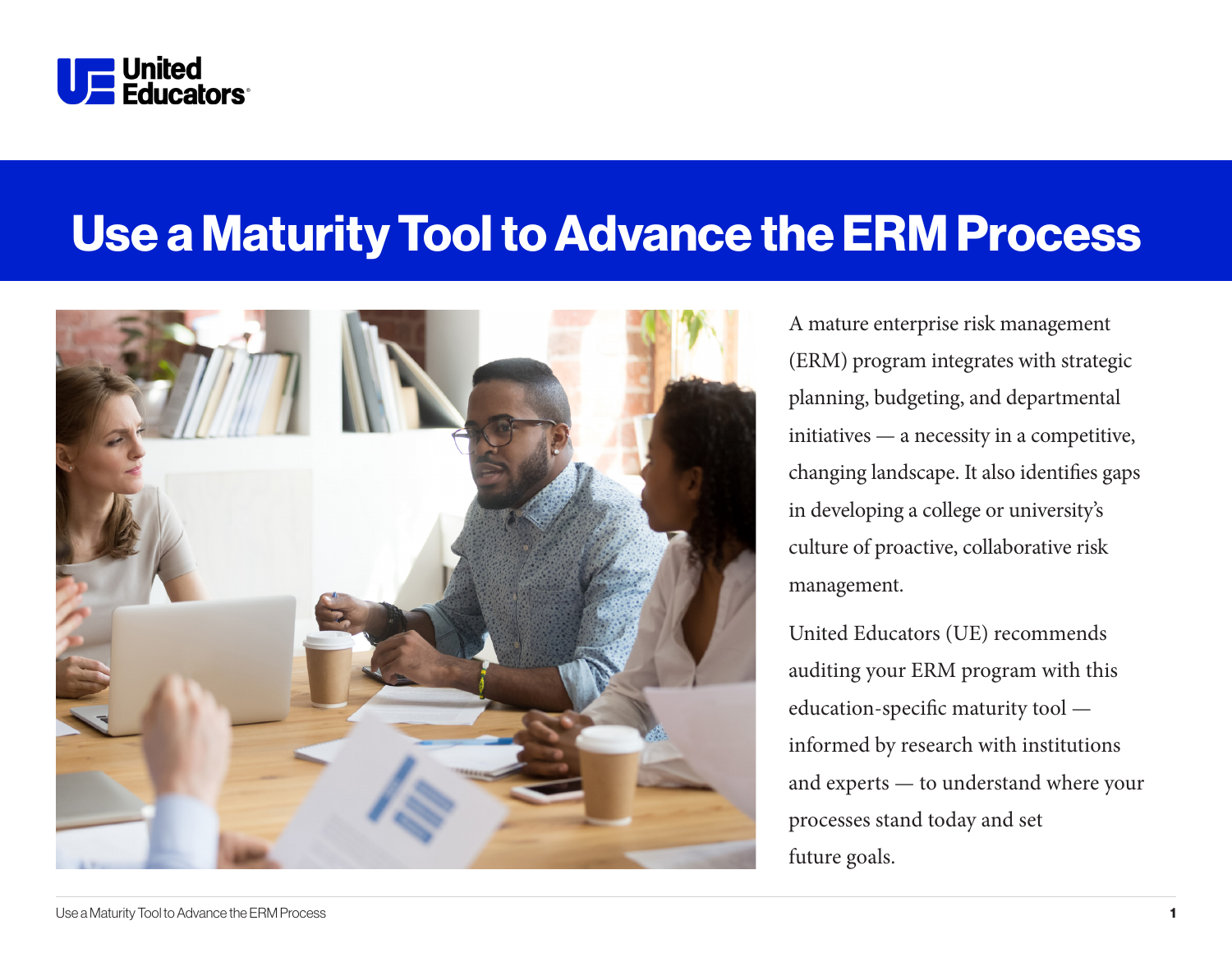# USING THE TOOL

This tool allows you to qualitatively assess each aspect of ERM: purpose and scope, centralization and accountability, process, and campus risk management culture. Unlike most maturity models, which aim to produce a numerical score that advances over time, this tool is designed to show which aspects of ERM programs present the greatest growth opportunities.

To begin your assessment, identify the corresponding maturity level for each aspect. The levels are defined as:

| <b>NO FORMAL</b><br><b>ERM PROCESS</b><br>Traditional risk management<br>without a process for<br>managing risk across an<br><i>institution</i> | <b>LOW MATURITY</b><br>ERM program started,<br>but is not yet a regular<br>business process<br>reaching beyond<br><b>ERM</b> leadership | <b>MEDIUM MATURITY</b><br>ERM process established, but<br>is not yet part of the<br>institution's culture or strategic<br>decision-making; there is<br>room to grow in some areas | <b>HIGH MATURITY</b><br><b>Advanced ERM</b><br>process is part of the<br>institution's culture and<br>strategic decision-making |
|-------------------------------------------------------------------------------------------------------------------------------------------------|-----------------------------------------------------------------------------------------------------------------------------------------|-----------------------------------------------------------------------------------------------------------------------------------------------------------------------------------|---------------------------------------------------------------------------------------------------------------------------------|

Institutions may be mature in some categories while still having growth opportunities in others.

Once you identify components with the lowest maturity, consider changes that could advance your ERM program to the next level in that area.

ERM programs vary in maturity because every ERM program in education differs based on the institution's unique culture, history, and programs.

Effective ERM programs elevate the risk management process to an institutional level, emphasize cross-functional collaboration, and feed into culture and strategy. A mature risk management function reflects those characteristics.



Contact the UE risk management team with specific questions or for ideas to advance ERM on campus at risk@ue.org.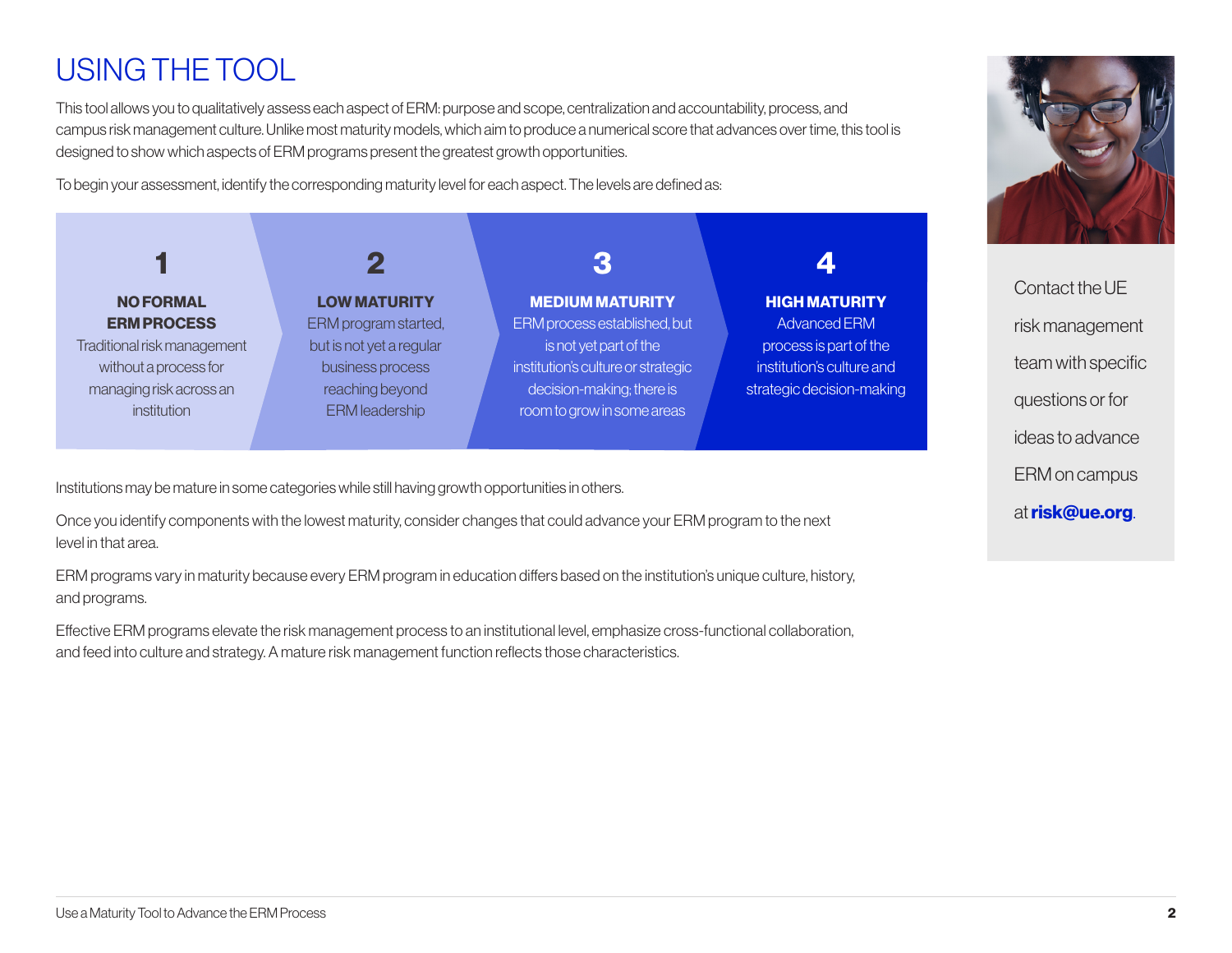### ERM PURPOSE AND SCOPE

Consider the scope of your risk management efforts, including the purpose and goals of your institutional risk management program; how the program connects to your strategic, budget, and risk planning processes; and whether your institution has consistent, proactive plans in place for institutional risks.

Select the statements closest to where you are today.

| <b>Topic</b>                |                                                           | <b>No ERM</b>                                                                                    | <b>Low Maturity</b>                                                                             | <b>Medium Maturity</b>                                                                              | <b>High Maturity</b>                                        |                                                                                                  |
|-----------------------------|-----------------------------------------------------------|--------------------------------------------------------------------------------------------------|-------------------------------------------------------------------------------------------------|-----------------------------------------------------------------------------------------------------|-------------------------------------------------------------|--------------------------------------------------------------------------------------------------|
|                             | <b>Purpose</b><br>statement                               | Does the institution have<br>a charter, policy, or other<br>document stating purpose<br>for ERM? | <b>No</b>                                                                                       | No written purpose<br>statement for ERM                                                             | Yes, but vaguely stated<br>goals or siloed activities       | Yes, clearly stated<br>purpose drives explicit<br>ERM goals across<br><i>institution</i>         |
| Ŝ                           | Strategic<br>planning and<br>decision-making<br>processes | How do strategic<br>processes connect<br>with ERM?                                               | Disconnected; risk<br>management does not<br>inform the institution's<br>mission and objectives | ERM process data<br>reviewed only after<br>strategic decisions<br><b>OCCUr</b>                      | Strategic processes<br>sometimes informed<br>by ERM data    | Strategic decisions<br>regularly incorporate ERM<br>data to deliver on mission<br>and objectives |
| $\left  \mathbf{G} \right $ | Institutional<br>budgeting<br>processes                   | How do budget-setting<br>processes connect with<br>ERM?                                          | <b>Disconnected</b>                                                                             | Don't yet consider top<br>risks, ERM mitigation<br>efforts                                          | Informally consider top<br>risks, ERM mitigation<br>efforts | Formally consider top<br>risks, ERM mitigation<br>efforts                                        |
|                             | Reactive vs.<br>proactive<br>planning                     | Does the institution<br>manage risk proactively?                                                 | No, considers risk only<br>after crisis occurs                                                  | No, manages risk only<br>after crisis occurs, but<br>has started to identify<br>institutional risks | Yes, but only plans for<br>immediate and near-term<br>risks | Yes, proactively plans for<br>and mitigates existing,<br>emerging, and long-term<br>risks        |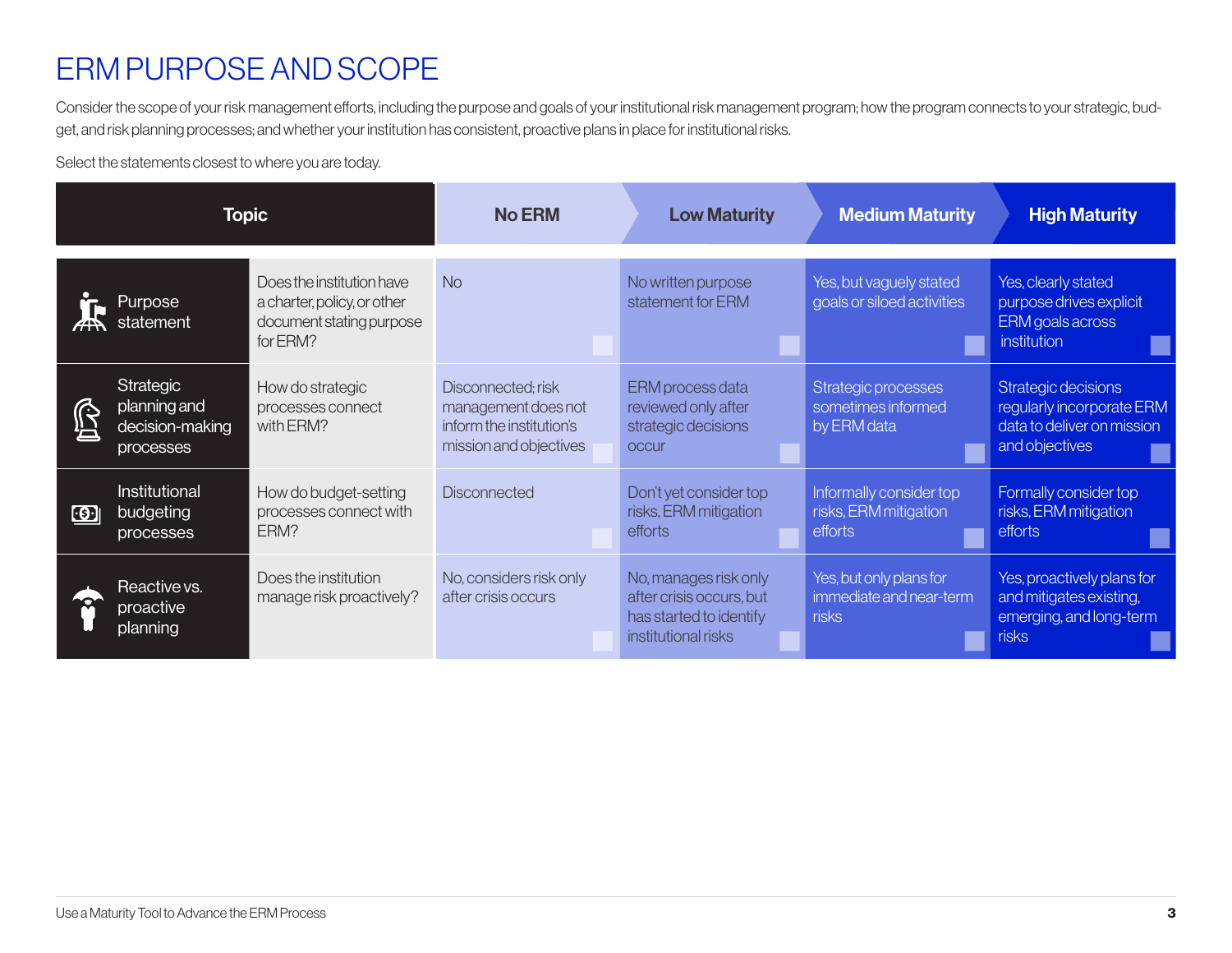### ERM CENTRALIZATION AND ACCOUNTABILITY

Consider the extent to which your risk management processes are centralized. This includes who holds the institution accountable for taking meaningful steps to identifying, assessing, and mitigating risks; the board's role; and whether risk management processes are centralized to manage all institutional risks rather than only certain categories of risk.

Select the statements closest to where you are today.

| <b>Topic</b>    |                              | <b>No ERM</b>                                                                                 | <b>Low Maturity</b>                                                 | <b>Medium Maturity</b>                                                | <b>High Maturity</b>                                                                              |                                                                                       |
|-----------------|------------------------------|-----------------------------------------------------------------------------------------------|---------------------------------------------------------------------|-----------------------------------------------------------------------|---------------------------------------------------------------------------------------------------|---------------------------------------------------------------------------------------|
| 666             | <b>ERM</b><br>centralization | Does ERM have influence<br>across the institution?                                            | No, siloed risk<br>management<br>department has<br>little influence | No, influence limited to<br>departments leading<br><b>ERM</b> process | Not yet across entire<br>institution; some influence<br>across departments<br>involved in process | <b>Yes</b>                                                                            |
| 杀<br><u>ааа</u> | Connection<br>to board       | Does the ERM committee<br>directly report to and hear<br>back from the board?                 | No, little or no access to<br>board                                 | Sometimes, may<br>informally report to<br>board                       | Yes, regularly reports to<br>board but may not get<br>guidance                                    | Yes, and hears back from<br>board on ERM goals,<br>mitigation progress,<br>next steps |
| $\frac{1}{2}$   | Board oversight              | Does the board hold se-<br>nior leaders accountable<br>for progress on ERM?                   | <b>No</b>                                                           | No, board doesn't inquire<br>about progress                           | No, board mandates ERM<br>process but no account-<br>ability                                      | Yes, and leaders held<br>accountable for<br>participation                             |
| E               | Senior leader<br>oversight   | Does the ERM committee<br>hold senior administrators<br>accountable for ERM<br>participation? | No, not tasked with risk<br>management initiatives                  | No, has little influence to<br>hold others accountable                | Yes, but may not always<br>have authority                                                         | Yes, and regularly checks<br>in with risk owners for<br>progress reports              |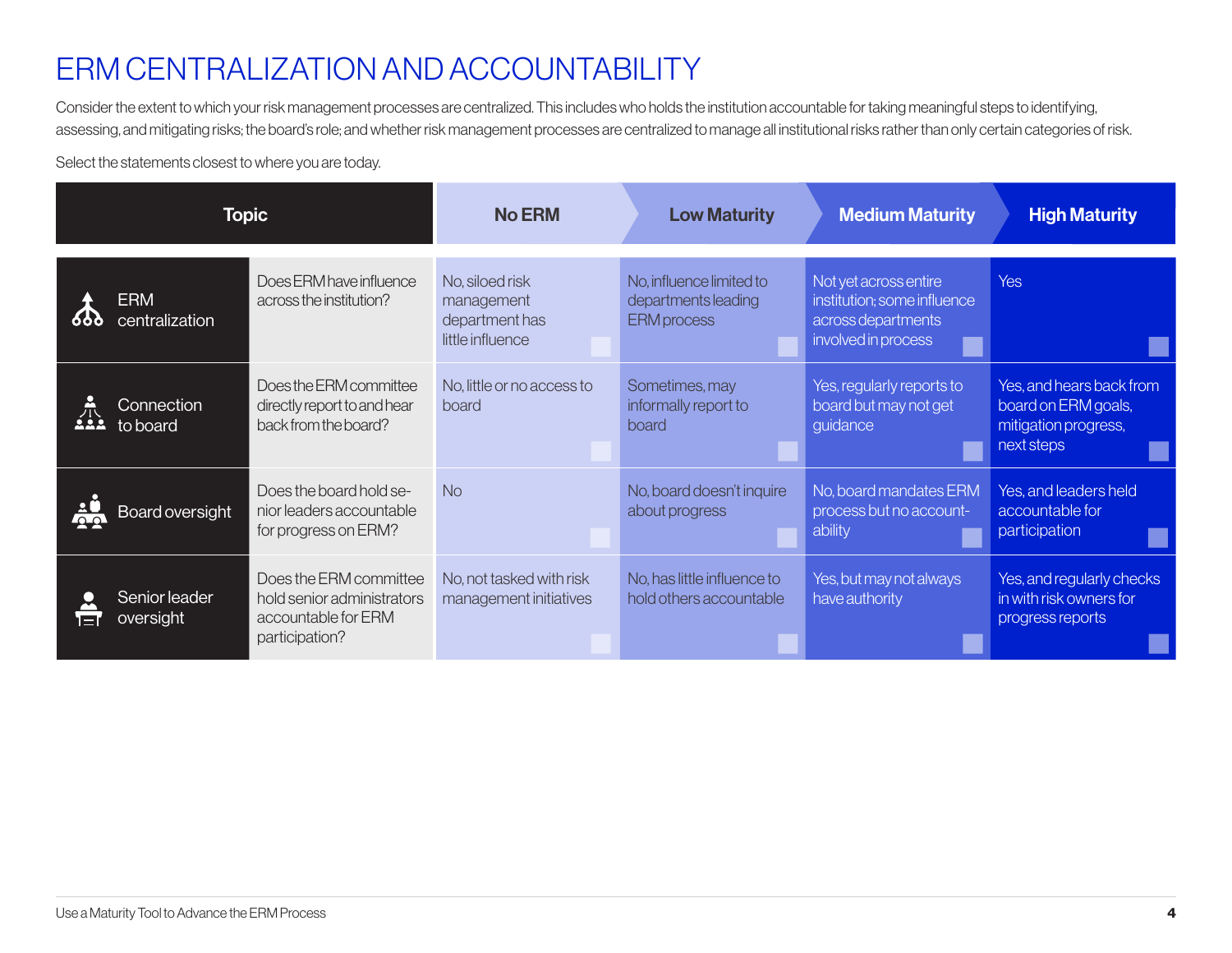# ERM PROCESS

Consider whether the institution has regular, recurring processes for implementing the four steps of ERM and considering new and emerging risks.

Select the statements closest to where you are today.

| <b>Topic</b>                                                |                                                                                                                 | <b>No ERM</b>                             | <b>Low Maturity</b>                                                                  | <b>Medium Maturity</b>                                                                                  | <b>High Maturity</b>                                                                                        |
|-------------------------------------------------------------|-----------------------------------------------------------------------------------------------------------------|-------------------------------------------|--------------------------------------------------------------------------------------|---------------------------------------------------------------------------------------------------------|-------------------------------------------------------------------------------------------------------------|
| Role of campus<br>දිරි<br>community in<br>identifying risks | Does the institution<br>empower stakeholders at<br>all levels to report risks and<br>use data to elevate risks? | <b>No</b>                                 | Risk reporting process<br>in place, but community<br>uninformed on process           | Community understands<br>reporting process but risks<br>not formally elevated to<br>institutional level | Yes, formal process in<br>place to report risks, col-<br>lect data, elevate risks to<br>institutional level |
| Identify risks                                              | Does the institution<br>formally identify<br>institutional risks?                                               | <b>No</b>                                 | No, only individual risks or<br>departmental risks are<br>reported                   | Yes, only within scope of<br>departments participating<br><b>in ERM</b>                                 | Yes, and across all areas to<br>uncover root causes of risk                                                 |
| Assess risks                                                | Does the institution<br>formally prioritize<br>institutional risks?                                             | <b>No</b>                                 | Yes, but inconsistently<br>based on gut feeling, risk<br>event, or political issue   | Yes, but only uses estab-<br>lished scale to prioritize<br>risks in some cases                          | Yes, uses established<br>scale to consistently prior-<br>itize risks                                        |
| Mitigate and<br>treat risks                                 | Does the institution develop<br>mitigation plans and hold<br>risk owners accountable?                           | <b>No</b>                                 | Not yet, but plans on it                                                             | Yes, but doesn't hold risk<br>owners accountable for<br>actions on all plans                            | Yes, and develops clear<br>cross-functional mitigation<br>activities                                        |
| Report risks                                                | Does the ERM committee<br>formally report on past,<br>current, and future risk<br>management initiatives?       | <b>No</b>                                 | No, institution only reports<br>on progress of top risk<br>activities inconsistently | Yes, reports on current<br>risks but not on past efforts<br>or future goals                             | Yes, and uses consistent<br>metrics to establish future<br>goals                                            |
| Monitor new and<br><u>रि</u><br>१<br>emerging risks         | Does the institution<br>regularly scan for new and<br>emerging risks?                                           | No, manages risk only<br>after occurrence | No, only monitors<br>identified risks                                                | No, but informally moni-<br>tors at year's end                                                          | Yes, formal process in<br>place                                                                             |
| Recurring<br>orocess                                        | Does the institution<br>regularly repeat the ERM<br>process?                                                    | <b>No</b>                                 | No, process treated as<br>one-time event ending<br>after first year                  | No, isn't yet regular<br>business process                                                               | Yes, is recurring<br>business process that<br>grows annually                                                |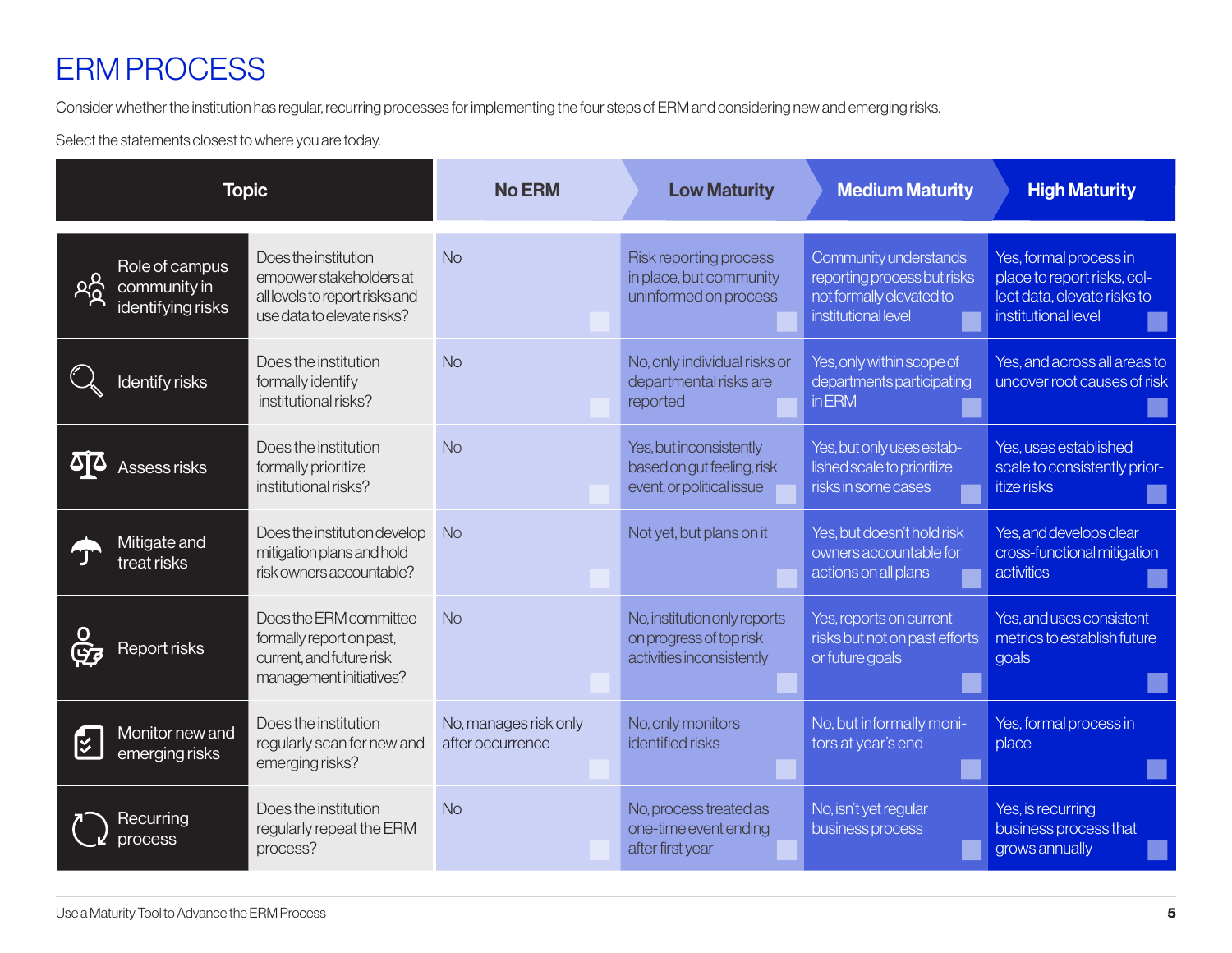### CAMPUS RISK MANAGEMENT CULTURE

Consider whether the institution has a culture of risk awareness, communicates with and trains the community on ERM, encourages collaboration across areas and department, and makes risk-aware decisions as part of its operations.

Select the statements closest to where you are today.

| <b>Topic</b>                              |                                                                                                                   | <b>No ERM</b>                                                | <b>Low Maturity</b>                                                                               | <b>Medium Maturity</b>                                                                  | <b>High Maturity</b>                                                                                                     |
|-------------------------------------------|-------------------------------------------------------------------------------------------------------------------|--------------------------------------------------------------|---------------------------------------------------------------------------------------------------|-----------------------------------------------------------------------------------------|--------------------------------------------------------------------------------------------------------------------------|
| Culture                                   | Has the institution<br>created a culture of risk<br>awareness?                                                    | <b>No</b>                                                    | No, community doesn't see<br>need to develop effective<br>programs or make strategic<br>decisions | No, only leaders see<br>importance of proactive,<br>collaborative ERM                   | Yes, everyone understands<br>their role in managing risk<br>and consider it in daily<br>and strategic<br>decision-making |
| Communication                             | Does the institution<br>communicate with its<br>community on ERM<br>based on their roles and<br>responsibilities? | <b>No</b>                                                    | No communications<br>limited to ERM committee<br>members                                          | No, but committee<br>members informally<br>communicate with peers<br>and direct reports | Yes, and it tailors<br>messages about risk<br>management value,<br>scope, and role for<br>audiences at all levels        |
| Risk management<br>training               | Does the institution train<br>its leaders on ERM based<br>on their roles and<br>responsibilities?                 | No, individual depart-<br>ments train on individual<br>risks | No, only the risk manager<br>is trained on effective risk<br>management                           | Yes, but only senior leaders<br>are trained on effective<br>practices                   | Yes, senior leaders and<br>individuals implementing<br><b>ERM</b> are regularly trained<br>on effective practices        |
| Collaboration                             | Does the institution<br>encourage collaboration<br>on ERM across all area<br>departments?                         | <b>No</b>                                                    | No, individual departments<br>oversee risk initiatives in<br>silos                                | Yes, but inconsistently on<br>several institutional risks                               | Yes, it encourages cross-<br>departmental collaboration<br>and input in managing risks                                   |
| Risk-informed<br>operational<br>decisions | When making operational<br>decisions, does the<br>institution consider<br>possible risks?                         | <b>No</b>                                                    | No, ERM process exists<br>but leaders don't regularly<br>consider risks                           | Yes, but only leaders<br>involved in ERM consider<br>risk                               | Yes, leaders at all levels<br>regularly consider risk                                                                    |

*By Liza Kabanova, Risk Management Consultant*